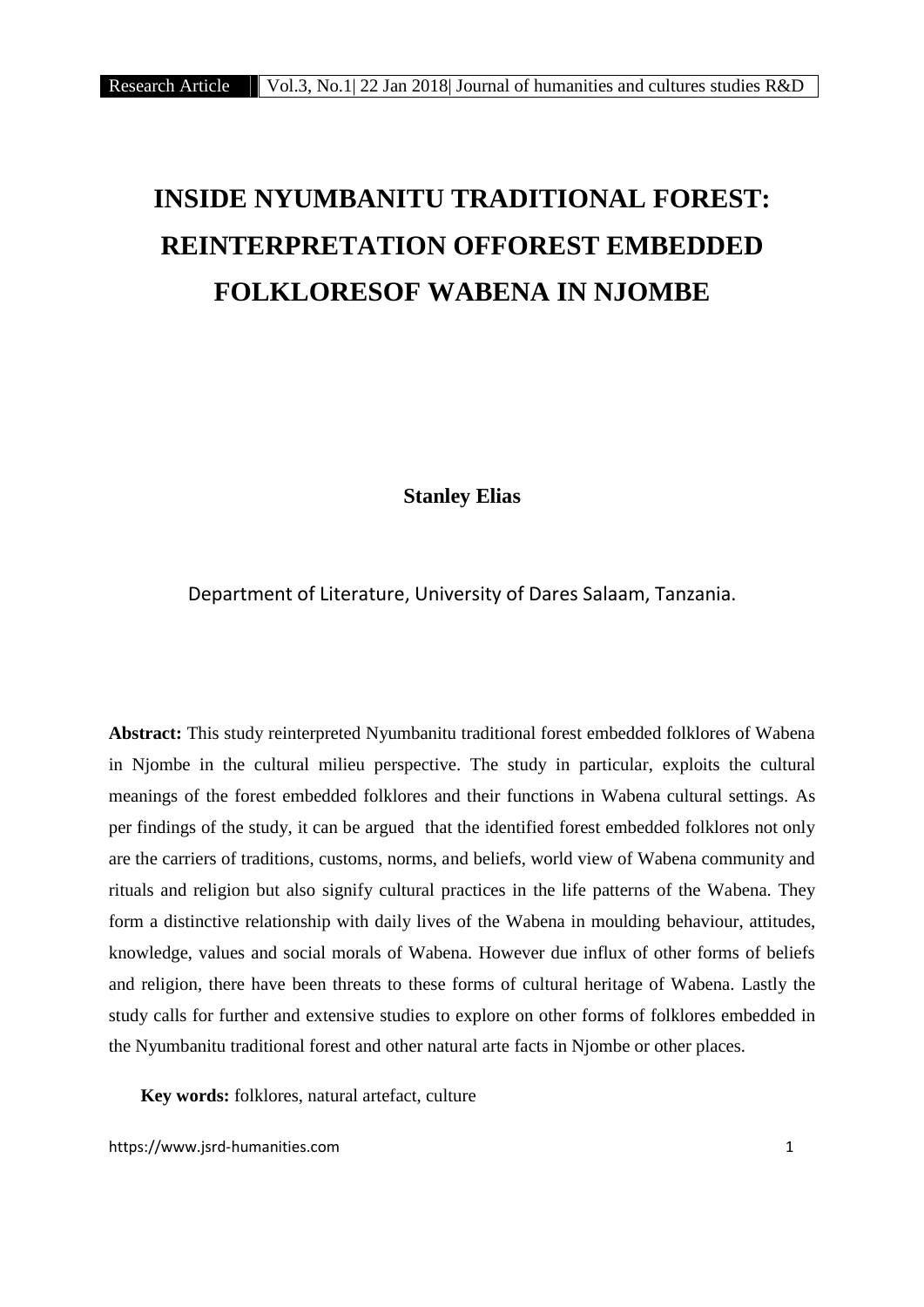## **1. Introduction**

This study has its genesis from my two tours I had made in the Nyumbanitu traditional forest in 2015 and 2016. After I entered the forest, I came up with various narratives that supplemented to what I heard and believed about the forest before the visit. My interest after the tours was *inter alia* to interrogate such narratives in the cultural milieu.

The Nyumbanitu traditional forest is located in Mlevela village near boarder of Nyumbanitu village and Tanganyika Wattle Estate Company in Wanging'ombe district in Tanzania. It is about 15 kilometres from Njombe Town<sup>i</sup>. The name *Nyumbanitu* has its origin from caves found inside the forest which literary means "black house". It is believed that Bena people used to hidin during tribal wars with rival tribes and from German forces during *MajiMaji*War<sup>n</sup>between 1905 and 1907. The forest has rich history of Bena community and it entails political, social and cultural life of the community (Kiwale, 2016; Nyagava, 1988; Resani, 2015). The Bena people are commonly called *Wabena*whereby the prefix '*wa-'* when it is added to Bena (*wa* –Bena) refers to people of Bena community(Mitterhofer, 2013). Henceforth, the term Wabena will be used throughout the discussion<sup>iii</sup>. According to Enhret (1958) as cited in Nyagava (1988) explains that the Wabena originated from the East African coast. They were searching the source of river Rufiji through Ulanga and Kilombero district for agricultural reasons and they lastly settledin the area called Nyumbanitu (Nyagava, 1988; Resani, 2015)*.*Today, Wabena are spread all over Njombe region but majority liveespecially in the Njombe Municipal, Njombe District, Wanging'ombe District, MakambakoSub-Urban area and some live in nearby areas like Ludewa, Makete, Mbarali, Ruvuma ,Ulanga and Mufindi districts.

To my best of knowledge so far, there are very few and limited studies that have been done on Wabena folklores (Kilimile, 2009; Nduye, 2015), and partly Kiwale (2016).Kilimile (2009) and Nduye(2015)for example focused on folktales and narratives of Wabena from literary perspective while Kiwale (2016) investigated in passing the myth and history of Nyumbanitu traditional forest. Of course, Njana, Mugasha and Kajembe (2012) on the other hand studied on the sustainability of Nyumbanitu traditional forest resources and they focused on the ways local ritual leaders and associated traditions help to preserve the ecology of the forest.As pointed out earlier, the forest entails the political, social, economic and cultural life of Wabena which is also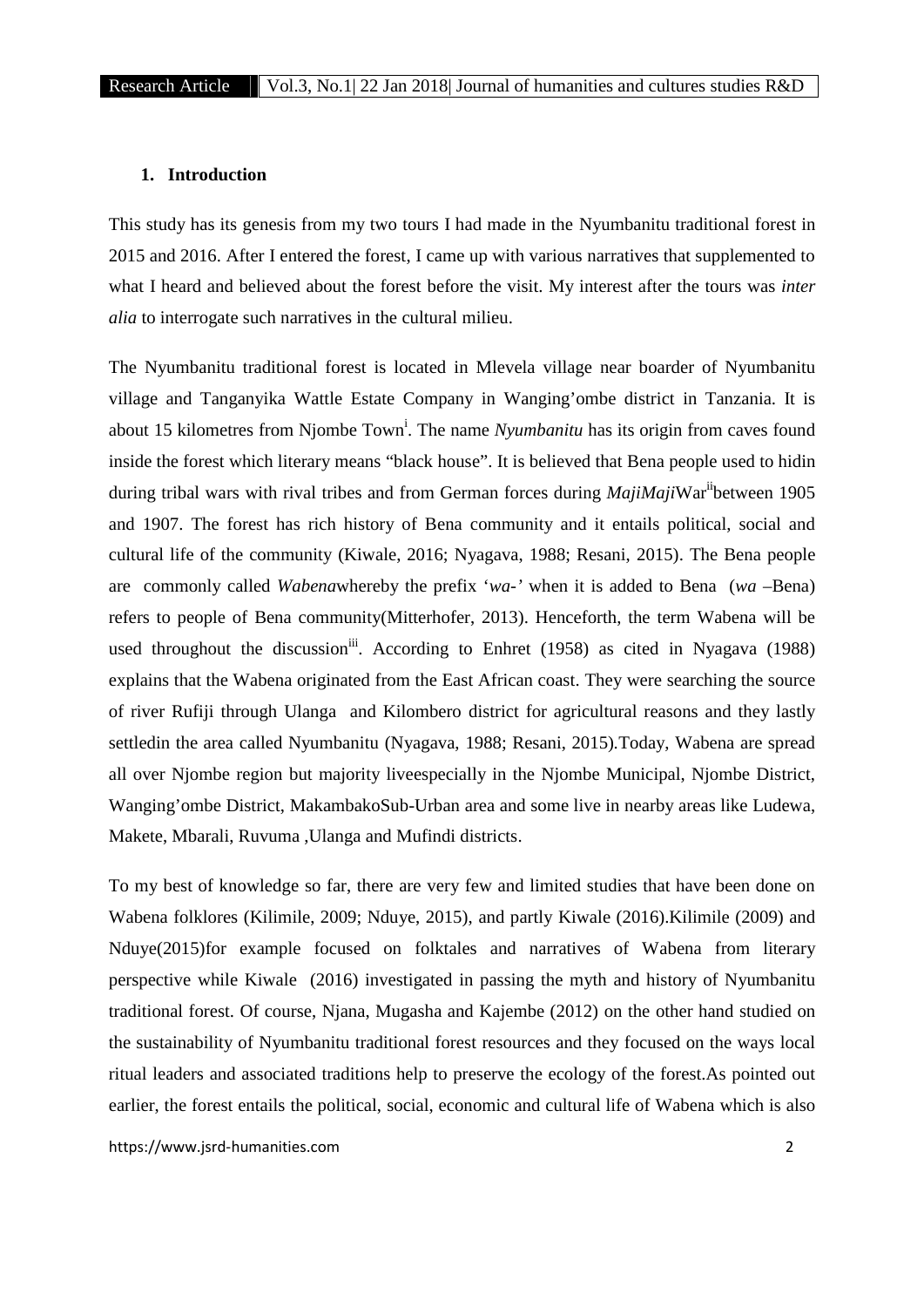reflectedin the forest embedded folklores. Generally speaking, folklores of the forest tell about the life, the people, events and social organisation of the Wabena. In this paper, I investigate the forest embedded folklores of Wabena from a cultural perspective. In particular, the study attempts to examine cultural meanings encoded in the forest embedded folklore forms and their functions to Wabena cultural group.

## **2. Traces of the Relationship between Folklores and Natural Artefacts**

There have been studies conducted to investigate folklore materials associated with natural artefacts like forests, rivers, mountains and rocks to mention a few. Longchar (2011)explains that such scholars' initiatives to study the folklores and natural arte facts are prompted by the fact that cultural heritage is preserved in natural arte facts as well as in oral traditions. Thus, folklores and natural arte facts form a distinctive relationship within the cultural settings in aspects of traditions, customs, religion, food, social organisation, rituals, political and economic organisation(Longchar, 2011).Putnam(1964)in bolding such a view on cultural richness that folklores have, puts it simply that folklores are an evidence of people's own description and so they are an invaluable reflection people's culture. The same way Dundes and Bronner (2007)in *Folklore as a Mirror of Culture* underline that folklores are autobiographical ethnography that provide unique description of people unlike the sociological, political, scientist or anthropological description. According toBenter, Mukundi, & Onyango(2016) natural arte facts are often associated with the identity of an individual, society or community as they do provide experiences shared across generations, as well as settings for communal interactions that become important for enriching cultural ties of the community.Dundes and Bronner (2007) see that this shared experience across generations is done through folklores. As a result folklore materials are at some point useful in conserving natural features from man's destruction because of such symbiotic relationship that exist between the folklores and natural arte facts (Benter et al., 2016; Lima, 1997; Njana, Mugasha and Kajembe, 2012; United Nations Education Scientific and Cultural Organisation, 2003)

Conforming to such reciprocated relationship between folklores and natural arte facts Guerin(2006) maintains that forest shave traditionally been contributing to a considerable repository folkloric knowledge of the community. Consequently, such forests become important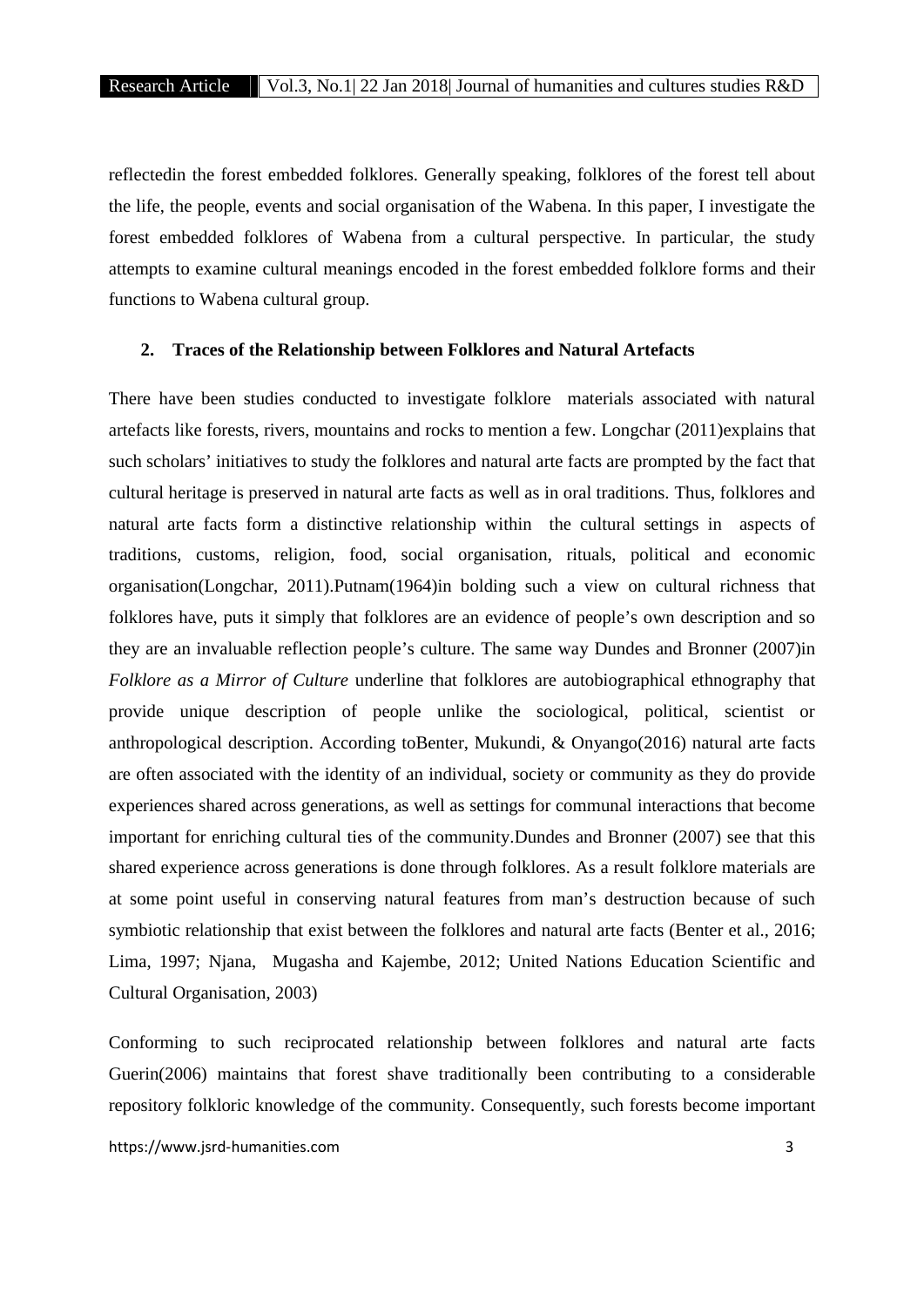in constructing particular worldview of the community towards cultural life in respective settings. Hashik (2012) referring to a river in particular, appreciates that such natural arte facts apart from providing human needs they also shape people's life patterns culturally. On the other hand Benter et al.(2016)with particular focus on the significance of traditional oral information and natural artefacts for heritage conservation at *Kit-Mikayi* tor (rock) in Kenya found that such tor had thematic folklores that attested to cultural richness of the community with multifaceted interpretations.

Corroborating with the foregoing findings Tudor et al., (1997)argue that when something is culturally encoded, in our case folklores, it becomes inextricably connected into shared meanings and social practices of a particular group.Hence, folklores become culturally meaningful and affectson the ways people think, talk and do.This reiterates what Dundes and Bronner (2007) explain that folklore as a mirror of culture display similarities and differences in ways of thinking and doing from one cultural group and the other.For Tudor et al.(1997) the meaning we code is largely influenced by the way we represent it. Thus, Novoselov (2014)in his paper *Meaning and Interpretation in a Context of Semiotics* argues that the meaning of a sign is the way how we use and interpret it. Of course, in the context of semiotics language is made of signs that correlates with the cultural conventions of the society. Since folklores are largely shared orally, that is through language, therefore the meaning in folklores is largely lodged in the signs we use to express that in turn are culturally coded. According to Hall (1997:21)"..since all cultural objects convey meaning, and all cultural practices depend on meaning, they must make use of signs; and in so far as they do, they must work like language works…".Accordingly, Dundes and Bronner (2007) call for reinterpretation of such signs and symbols lodged in folklores anew for cultural meaning.It is in this light this paper reinterpret the forest embedded folklores of Wabena from a cultural perspective.

#### 3. **Methodology**

This study deploys qualitative approach in its process of data collection. In particular, I first use the interview I had conducted with the local leader in-charge of protecting the forest(Julius Msigwa) and available recorded interview between the local leader and the media journalist. Secondly, I use the available documentary video about the forest and other natural artefacts of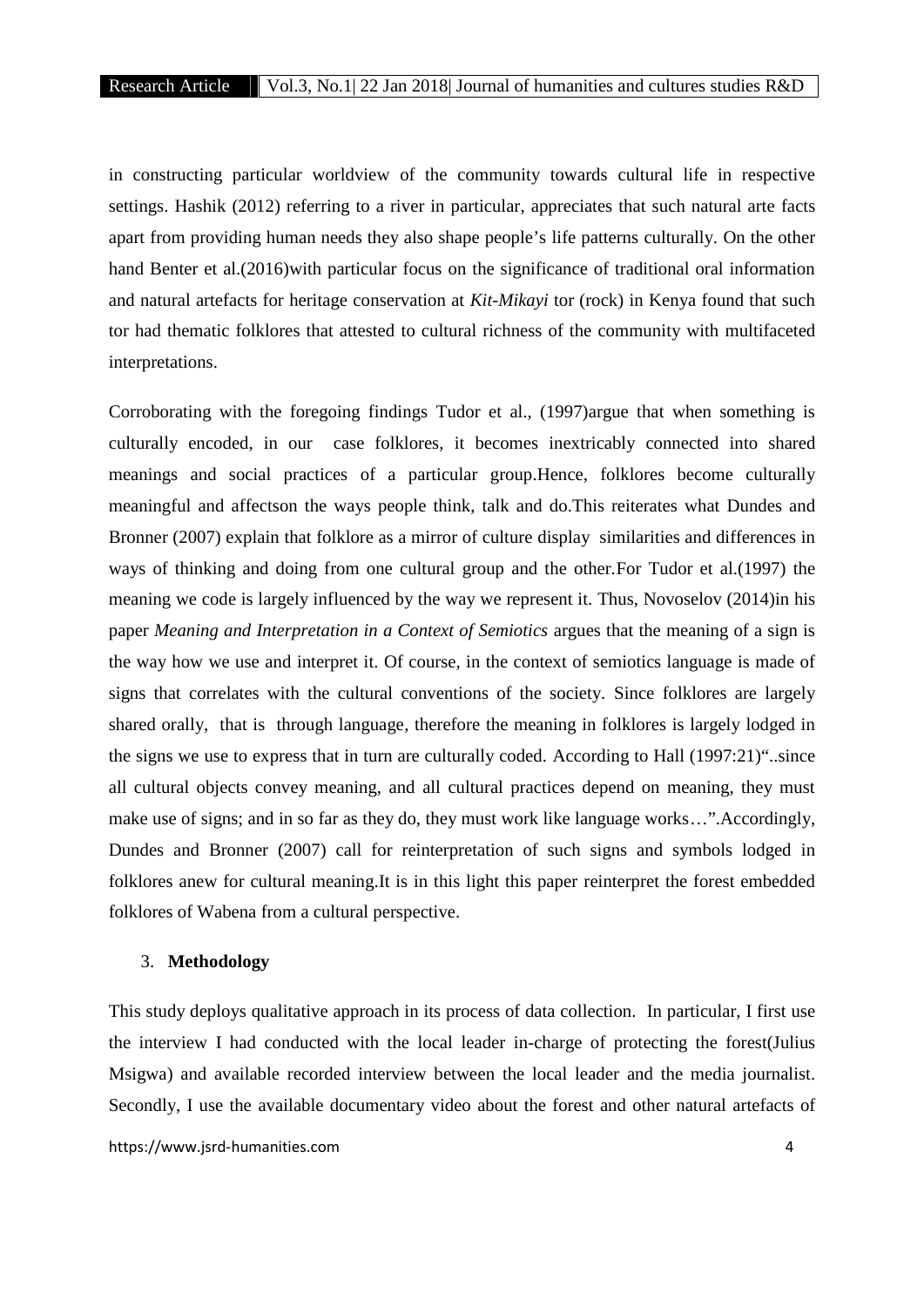Njombe region and lastly I use available people's narratives about the forest, as well as participant observation (as a native and resident in nearby village).The critical study of data from the sources isfollowed by analysis and reinterpretations of the forms of folklores associated with the forest.

## 4. **The WabenaFolklores**

Generally speaking like any other African society, the Wabena folklores comprise myths, folktales, proverbs, riddles, taboos, beliefs, legends, tongue-twisters, folksongs( *such as* ligimiloninyengo, pamwambopala, and others)<sup>iv</sup>and ballads, and folkdance (such as *lingapulila<sup>v</sup>*). However this paper aimed to interrogate the Nyumbanitu traditional forest embedded folklores in the cultural mileu.

#### *4.1 Mythical Narratives of Black Chickens*

From both interview, narratives and documentary video the findings explain the mythical narratives about the existence of wild black chickens in the forest since time immemorial. Such animals have been associated with the origin of the forest. According to the interview it was reported thatwild black chickens are always seen during harvest season and it is very rare to find them during rainy season. The local leader however admitted that no one knows when these black chickens entered the forest and do not know where do they go during rainy season.From available people's narratives it is said their existence is believed to be guarded by the unseen power from the forest and even when they get out of the forest to nearby villages no one dare to catch them. Villagers in the nearby village comment that"….even when it happens they enter our village (Mlevela) no one dares to catch them because they fear them."(Mlevela Villagers, 2016, Oral narratives). These animals have formed a special interaction with the people's life in the aspects of beliefs, attitudes, and cultural practices and more importantly they have successfully entered into canons of forest folklores in forms of mythical narratives, legends, chants, tales and rituals.

https://www.jsrd-humanities.com 5 Culturally, the black chickens signify mystical power and consecrations on the other hand. The power of the unseen and master who control the forest and everything in the community is *interalia* seen in black chickens. These have not only constructed the worldview of Wabena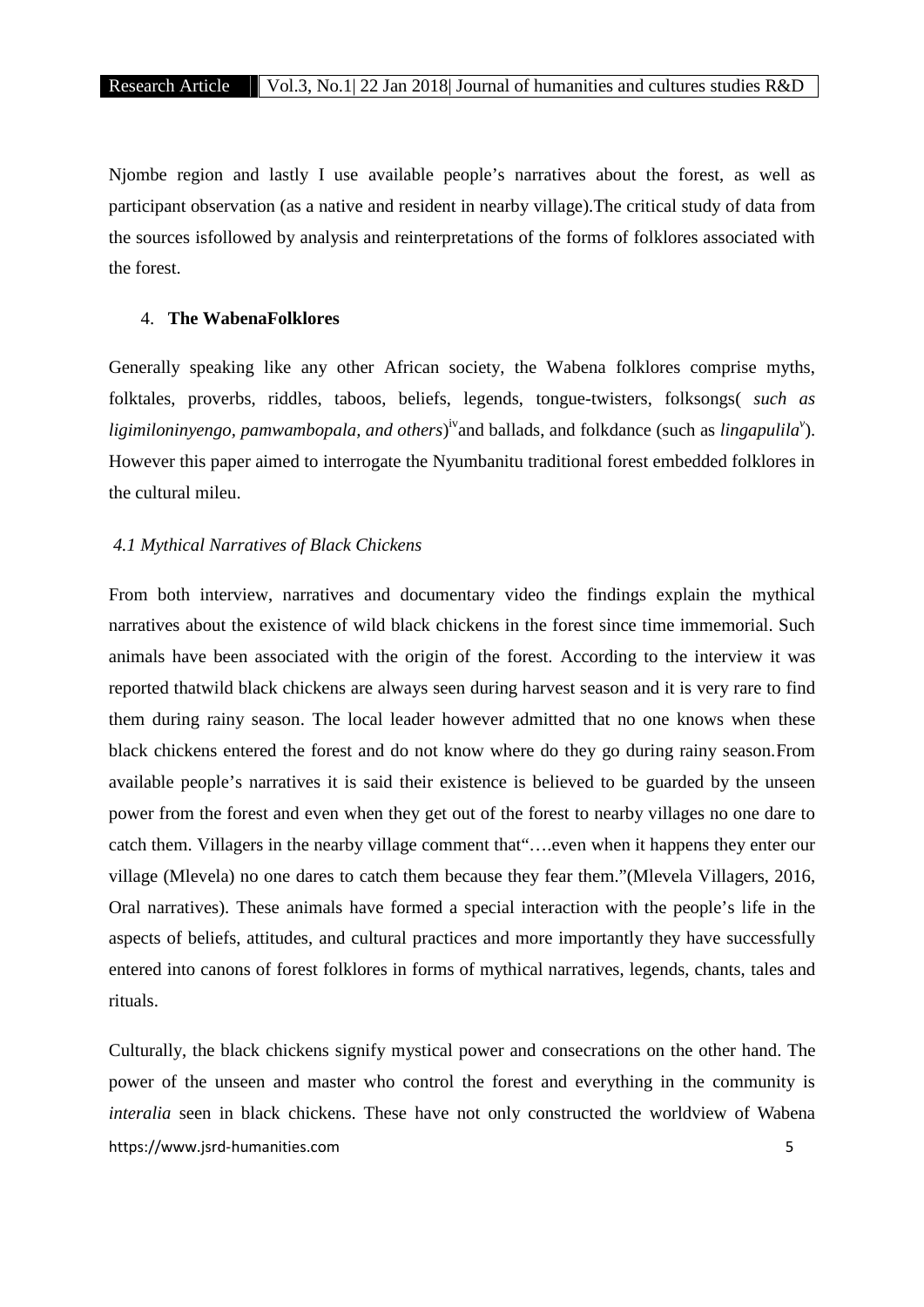towards black chicken but signify changein cultural practice of the community. For example it was reported by the local leader that normally these black chicken are normally seen in the forest and in nearby village during harvest season and disappear during rainy seasons.Consequently, that all ritual performances in the forest and even in other parts of Wabena community are conducted during harvest season normally from June to September. As the local reader comments:

| "hapandipokunakilakitu                                                       | cha |  |
|------------------------------------------------------------------------------|-----|--|
| kimilaambachoWabenahutumiakwenyeibadazaozajadieneohili                       | la  |  |
| sebulenitunatumiakwaajiliyaibadananitapatumiakuwasimuliahistoriayamsituhuu," |     |  |
| (Kiongoziwamsitu ndugu, Julius, 2016)                                        |     |  |

[English]

"…..this is where there is everything which Wabena uses for their rituals from June to September…..this *living room* is used for rituals and I will use it to narrate the history of this forest"(Julius Msigwa, 2016).

https://www.jsrd-humanities.com 6 Similar to these mythical narratives there are other legends associated with the black chickens. As Banda and Morgan (2017) legends are retold to incite cohesion, historical account of families, event or any other, sources of tribal memories and social relationships and of course carrier of customs and traditions. Wabena legends among other things reinforces social morals, obedience and social cohesion. For example one of them is that of "A businessman who stole the chicken from the forest". He stole and put it together with other chickens he had in order to sell them in the town<sup>vi</sup>. He sold all chickens except that chicken from the forest. Unexpectedly, the chicken become heavier than it was before as he was riding bicycle back to the village. As he approached the forest he fall down with his bicycle and the chicken ran away and entered theforest. The businessman had to see the leaders of the forest who finally asked him to apologise otherwise he could get more serious problems because of what he had done. Similar to this narrative, another story that relates to black chickens is that of driver who hit the black chicken while they(black chickens) were crossing the road; The local leader narrates "…that driver after had hit the chicken continued with his journey but after a short distance his car got problems. The villagers advised him to go back and apologise. After he had done this he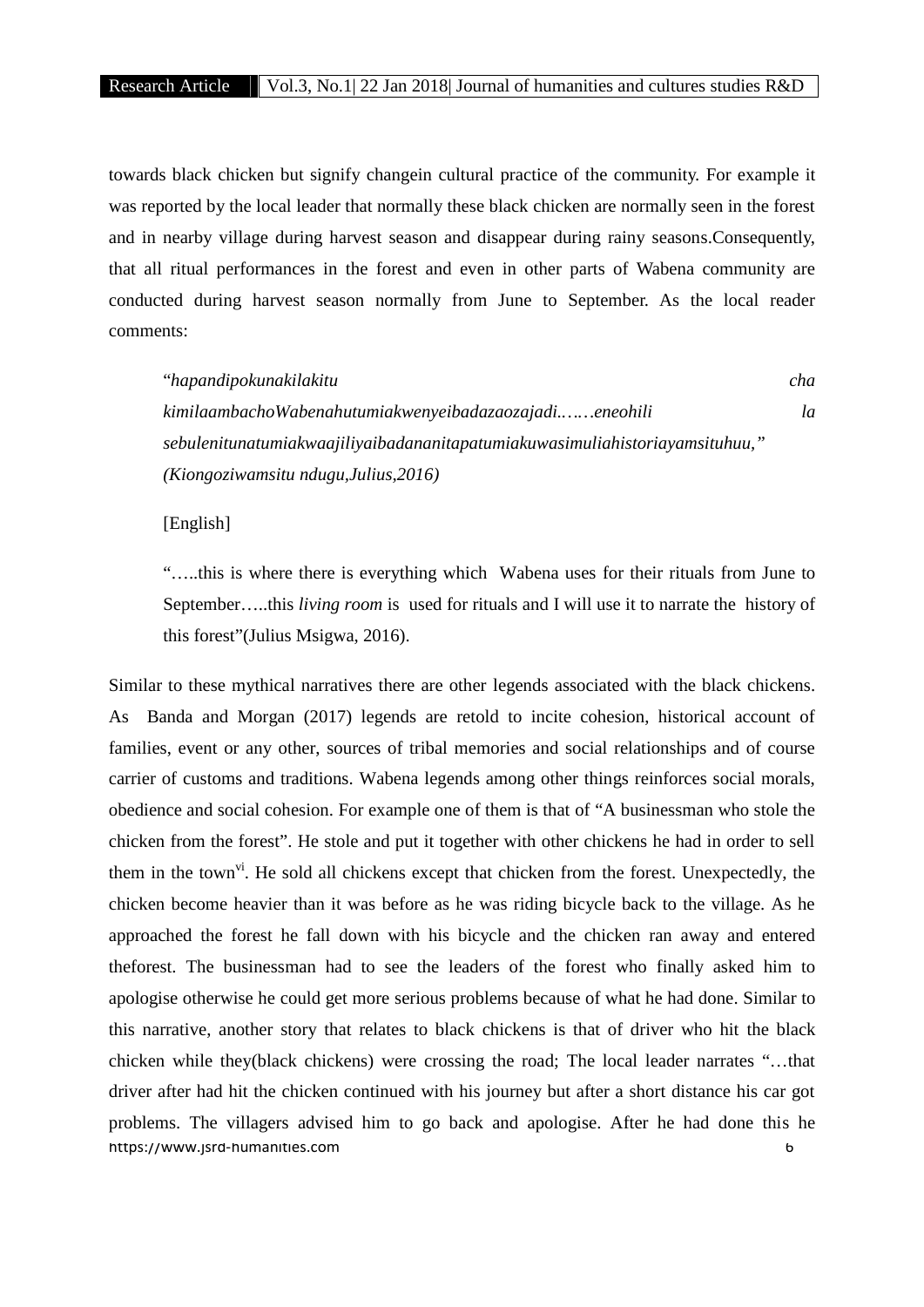continued with his journey". In all the narratives, the idea of morality and obedience is placed fore and whoever goes astray is brought back to normality with unseen power from the forest.

For (Tudor et al., 1997) culture does not end up on making things meaningful to our life but to signify social practices that people do about in association with such cultural things. Confirming on the foregoing assertion,there are two reasonsthat speak on such schedule of the ritual performances during the period, one, it is time the controller of everything visit the forest during this period so it is a right time to go and speak to their master, second, it is time to give thanks to their master for all blessings they have been granted throughout the year and ask for another blessings as they go into another season of cultivation. From people's narratives it was said that in unusual circumstances like during droughts, hunger or other calamities ritual performances can be conducted outside the normal schedule. During this hard times the elders normally from the clan of Kiswaga would conduct sacrifices in the forest and rain and plentiful harvests would follow. This had a message that rituals and sacrifices were fruitful. For this reason the forest had implicative message to the community of the place and nearby people that there is a need to conduct rituals and sacrifices to avert droughts, hunger, famine and diseases. So, this mythical narratives about the black chickens give another angle of understanding Wabena culture. This validates Dundes and Bronner (2007) assertion folklores describes the in and out the culture of the society. While black chicken could be taken for granted Olusola (2005) sees that animals canform a distinctive relationship and incite some acts towards them in the place we live because they canonical to folklores of the community.

#### 3.2 *Tale of Three Sons*

Another form of folklore that was identified was the tale of the three sons in the forest.

"Once upon a time the chief of Wabena who used to live in the forest called his three sons. He had already studied the behaviour of each son before. He had decided to handle over the responsibilities of being a chief. The first son was called Fute and he was given a hoe. The first son had to lead and control all agricultural activities of the community. The second son was called Mkongwa and he was given a spear. His task was to provide security and administration to the community. The third son was called Kiswaga and he was given a "traditional tray' made from woods "*ungo*" and he had to protect the forest and lead all ritual performances in the forest. After distributing the task the chief did not live longer. He passed away"(Julius Msigwa, 2016)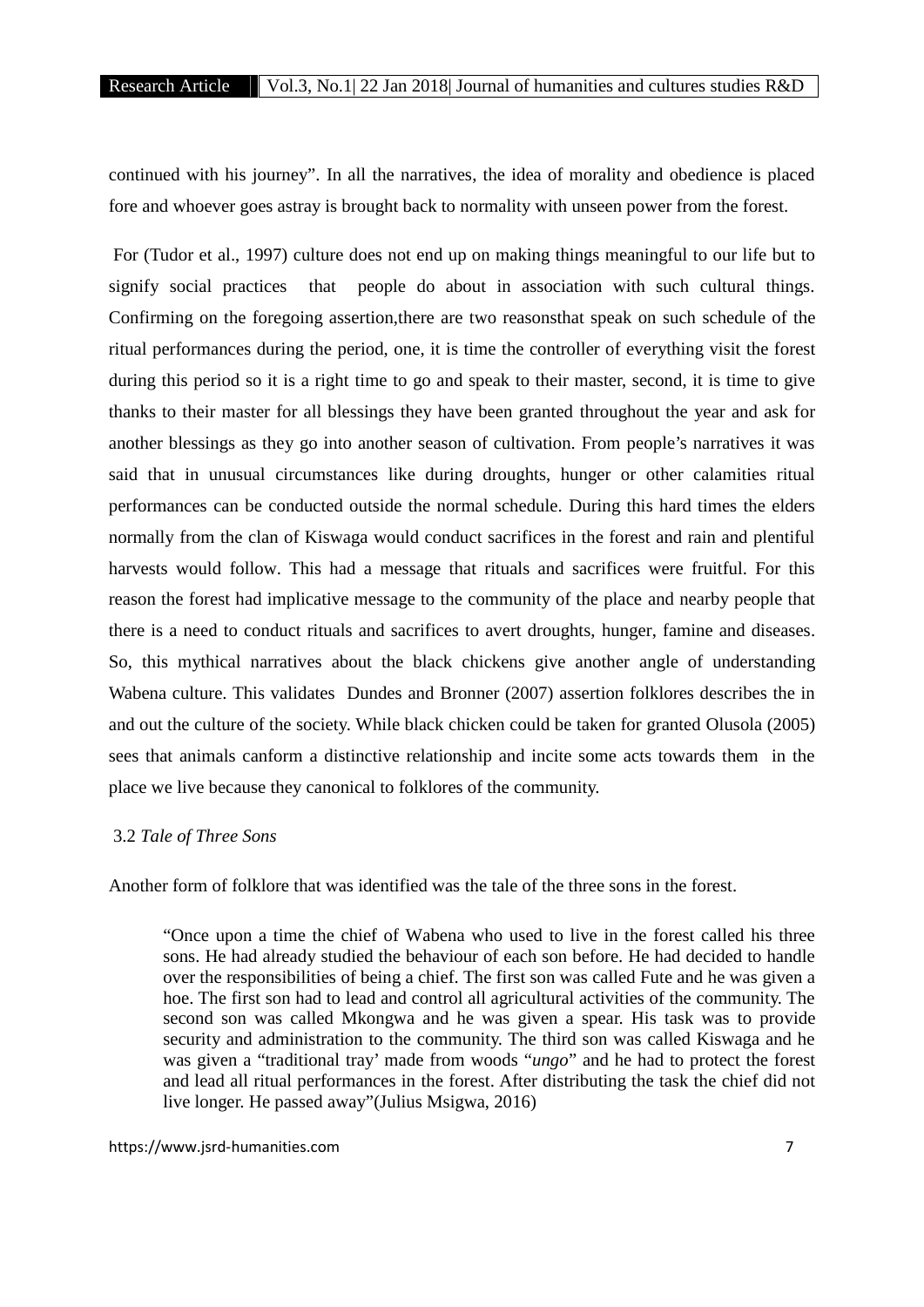This tale entails the socio-cultural, political and economic aspects of life of Wabena. It signifies the economic activity that the Wabena engages with. That is agricultural activity. Though recently there have been other economic activities that the community engages with, agriculture still remains the main economic activity that majority attaches with. Secondly, the tale signifies social organization in the aspects of leadership structure, cohesion and division of labour. While leadership structure may not be relevant today the tale of the three sons remain significant to the social cohesion and division of labour of Wabena((URT), 1998). On the other hand, the tale of the three sons comments on the cultural identity of Wabenain aspects of beliefs, traditions, customs, religion, social organisation, as well as rituals commonly known as " *matambiho"*vii. This echoes what Longchar (2011)asserts that folklores form a distinctive relationship with people's life within the cultural settings in aspects of traditions, customs, religion, food, social organisation, rituals, political and economic organization (Longchar, 2011). For instance people's view on the forest is that it is a sacred place, a place where ritual performances are conducted and some associate it with superstitions. Because this tale of the three sons is retold from generation to generation, the belief and attitudes towards the forest have been internalised and have become culturally meaningful and more importantly cements the society as argued by (Rurangwa, 2006). However,from the interview it was reported that recently there have been threats from some fanatical Christians who visit the place for the intentions of destructing the forest because of what they had heard from people narratives.

#### 3.3 *Beliefs and taboos*

https://www.jsrd-humanities.com 8 Beliefs and taboos are used to reinforce knowledge or the perceived "truth" acquired(Banda & Morgan, 2017). In the forest there are beliefs and taboos ("*imani* and *miiho*" respectively) about how to behave in the forest, describe or explain order of the forest, predicting weather and describing manners that relates to moral concerns about food, health of the Wabena. Breaking taboos is subsequently followed by dangerous effects like death and get lost in the forest or anything harmful to an individual's life. For instance a woman who undergoes ovulation (in menstrual cycle) is not allowed to enter into forest and if she enters she will experience such situation non-stop in the rest of her life. As a result, whoever (woman) visits the forest will be cautioned on this taboo before one enters the forest. Similar to this taboo is that no shoes or hats are allowed when entering the forest. So as a visitor you will be asked to take them off.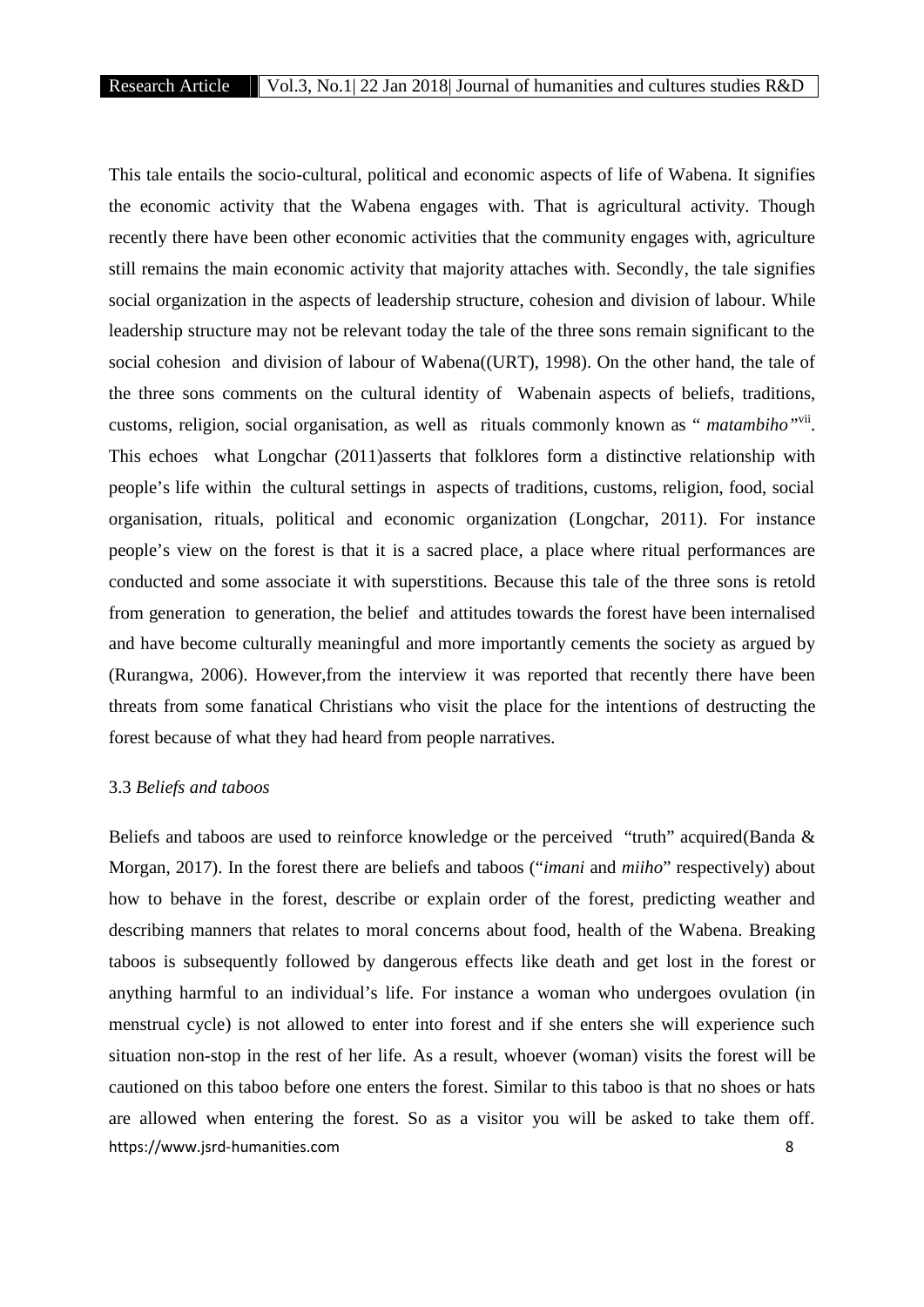Culturally these taboos signify hygiene is to be maintained in the sacred place. Considering the great importance and holiness of the forest such a woman or shoes and hats in one way or another wouldimpure the place. Such taboos are extended to the life Wabena whereby such a woman wouldn't be allowed to enter any other sacred place. There is also a belief that has translated to cultural practice that entering the forest with no permission from ancestors would lead to one getting lost in the forest and associated problems.Before entering the forest the local leader in-charge asks for the permission. "*Himba, HiswaganaMkongwamkomale pa nyumapesuavagenzi ava mtwavadzilehulolainyumbaiyitwisuhavingilesalamavahumesalama*" which translates to "Himba, Hiswaga and Mkongwa stay at our backs these guest of chief have come to see your house, we beg you they enter and come out safely''viii. According to the local leader in-charge of the forest it was reported that in recent years a group of Christians (fanatics) who entered the forest without permission for the purpose of destroying whichever the saw in the forest. They got lost until the next day when the then local leader in-charge of the forest went to rescue them. This narrative has been shared among people and to every visitor in the forest. Consequently, the in and out of Wabena culturally is being shared through these narratives, beliefs and other forms of folklores under discussion.

#### **5. Conclusion.**

This study reinterprets Nyumbanitu traditional forest embedded folklores of Wabena in Njombe in cultural milieu perspectives. The study particularly exploits the cultural meanings and their functions in Wabena cultural settings. I argue that the identified forest embedded folklores not only are the carriers of traditions, customs, norms, and beliefs, world view of Wabenacommunity and rituals and religion but also signify meaningful practices in the life patterns of the Wabena. The folklores forms a distinctive relationship with daily lives of the Wabena in mouldingbehaviour, beliefs, attitudes, knowledge, values and social morals of Wabena. However due influx of other forms of beliefs and religion there have been threats to these forms of cultural heritage of Wabena. This study also calls for further and extensive studies to explore on other forms of folklores embedded in the Nyumbanitu traditional forest and other natural artefacts in Njombe or other places because this study was limited to a few forms of folklores in the forest.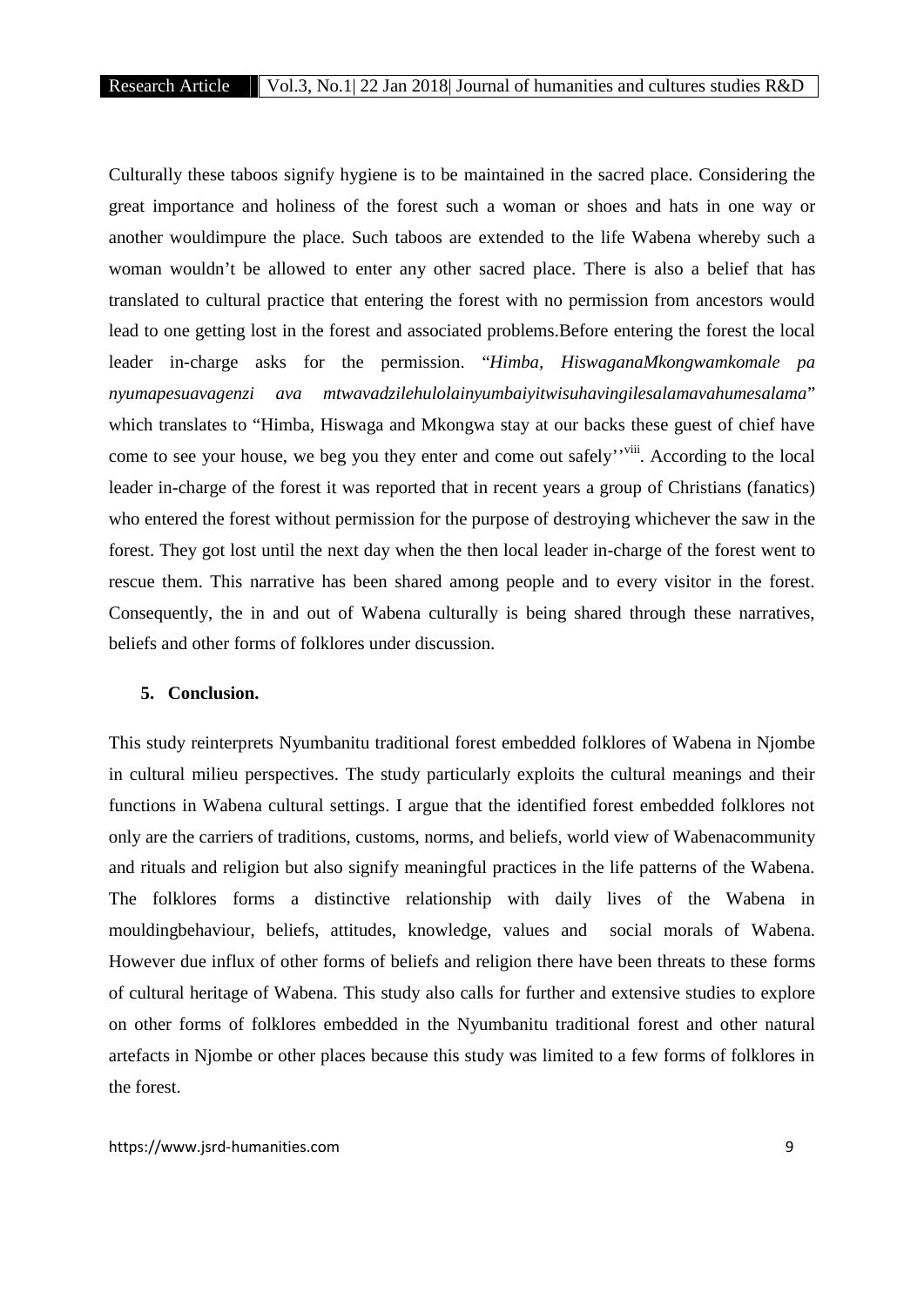## **REFERENCES**

(URT), U. R. of T. (1998). History of local government system in tanzania. *URT, Dar Es Salaam, Tanzania*, (Cap 105), 1–10.

Alan Dundes and Bronner Simon J. (2007). *The Meaning of Folklore*.

- Banda, D., & Morgan, W. J. (2017). Folklore as an instrument of education among the Chewa people of Zambia Author ( s ): Dennis Banda and W . John Morgan Source : International Review of Education / Internationale Zeitschrift für Erziehungswissenschaft / Revue Internationale de l â€ TM Educati, *59*(2), 197–216.
- Benter, O., Mukundi, J. B., & Onyango, A. (2016). Significance of traditional oral information and natural artefacts for heritage conservation at the Kit- Mikayi cultural site.
- Guerin, E. (2006). *"The Fairy Tale of the Forest" Mythic Passages*. *The Magazine of Im agination*.
- Hall, S. (1997). The work of representation. *Representation: Cultural Representations and Signifying Practices*, 15–71. https://doi.org/10.1177/0898010110393351
- Hashik, N. K. (2012). *River as a cultural construct: myth and ritual on the banks of bharathappuzha*.
- Julius Msigwa. (2016, August 18). Interview with Mwananchi Newspaper journalist. *Mwananchi*.
- Kilimile, M. (2009). *Hadithi na Masimulizi ya Wabena.* Phoenix Publishers.
- Kiwale, B. (2016). A Myth About Nyumbanitu. Retrieved from http://kiwale1990.blogspot.com/2016/06/a-myth-about-nyumbanitu.html
- Lima, G. (1997). UNESCO/WIPO World Forum on the Protection of Folklore; Economic exploitation of expressions of folklore: the experience of the Americas; 1997, 1–9.
- Longchar, R. (2011). *Oral Narratives of Ao-Nagas : Constructing Identity. (Unpublished PhD Thesis)*.Centre for Folk Culture Studies School of Social Sciences. University of Hyderabad.
- Mitterhofer, B. (2013). Lessons from a Dialect Survey of Bena: Analysing Wordlists. *SIL Electronic Survey Reports*, *2013*–*20*, 1–131.

Nduye, H. (2015)Dhima za Mwingiliano Matini Katika Hadithi za Watoto wa Kabila la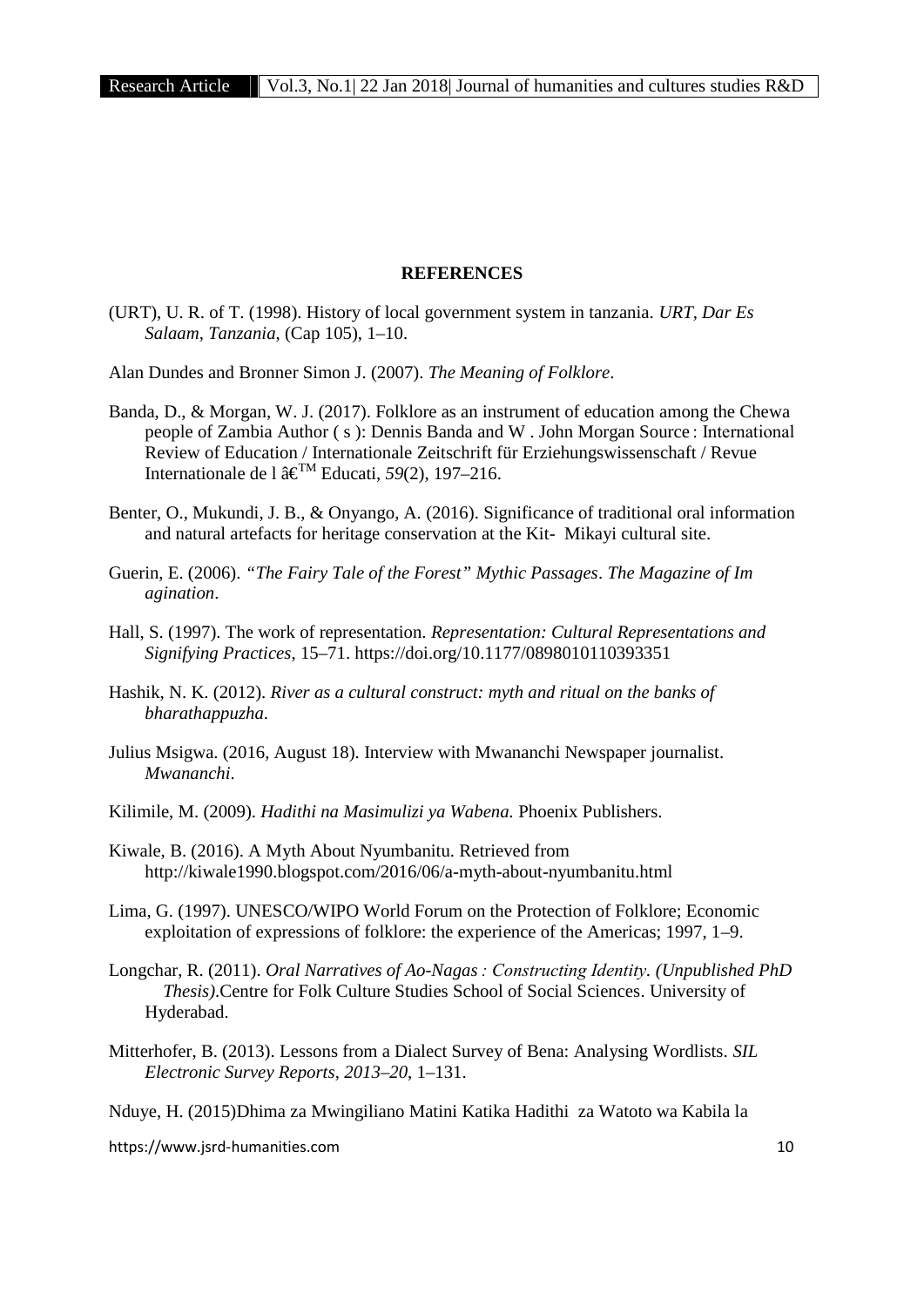Wabena(Unpublished B.A Dissertation, St.Augustine University.

- Njana, M.A W Mugasha, G. K. (2012). Are traditional institutions effective in regulating forest use and sustaining forest resources? experience from Nyumba-Nitu, Southern Highlands, Tanzania. *Tanzania Journal of Forestry and Nature Conservation*, *82*(1).
- Novoselov, V. (2014). Meaning and Interpretation in a Context of Semiotics. *American Journal of Educational Research*, *2*(3), 149–151. https://doi.org/10.12691/education-2-3-6
- Nyagava, S. (1988). *The History of the Bena up to 1908*. (Unpublished Phd Thesis)University of Dar es Salaam.
- Olusola, a. G. (2005). Animals in the Traditional Worldview of the Yorùbá. *Folklore (Tartu)*, *30*, 155–172. https://doi.org/10.7592/FEJF2005.30.olusala
- Putnam, J. F. (1964). Folklore: A Key to Cultural Understanding. *Educational Leadership*. Retrieved from http://www.ascd.com/ASCD/pdf/journals/ed\_lead/el\_196403\_putnam.pdf
- Resani, M. (2015). Maana katika Majina ya Wabena nchini Tanzania Mnata Resani Ikisiri. *Mulika*, *35*, 98–113.
- Rurangwa, N. (2006). Translating Rwandan Folktales Into English: a Culture-Based Analysis, 7– 33.
- Tudor, A., du Gay, P., Hall, S., Janes, L., Mackay, H., & Negus, K. (1997). Doing Cultural Studies: The Story of the Sony Walkman. *The British Journal of Sociology*, *48*(4), 704. https://doi.org/10.2307/591607
- United Nations Education Scientific and Cultural Organisation. (2003). *Convention for the Safeguarding of the Intangible Cultural Heritage. General*. Paris.

## **Endnotes**

<sup>i</sup>http://tanzaniatourism.go.tz/en/destination/nyumba-nitu-natural-forest

<sup>&</sup>lt;sup>ii</sup> It was an armed war fought in the southern part of the present day Tanzania against the German rule. It involved the use magic power which it was believed that it could turn bullet into water. Water in Swahili language translates to*maji*. So whoever could hear the bullet sound had to say *maji* and the bullet could turn into war.

iii I use Wabena to specify the scope of my study as I consider cultural interpretations of such folklores are cultural specific to Wabena and the way they associate with the forest. Also the choice of the natural artefact under study is identical to Wabena who live in

<sup>&</sup>lt;sup>iv</sup> These song translates to "hoe and machete" and "on that side of the ridge" that is normally sung during wedding ceremonies advising the couple to consider their involvement in agricultural activity is core and like a father and wother.<br><sup>v</sup> This is a traditional dance for Wabena normally accompanied with the folksongs with messages that teach, advise,

entertain, warn, ridicule and praise .<br><sup>vi</sup> Town refers to Njombe Town, the now Njombe region headquarter.